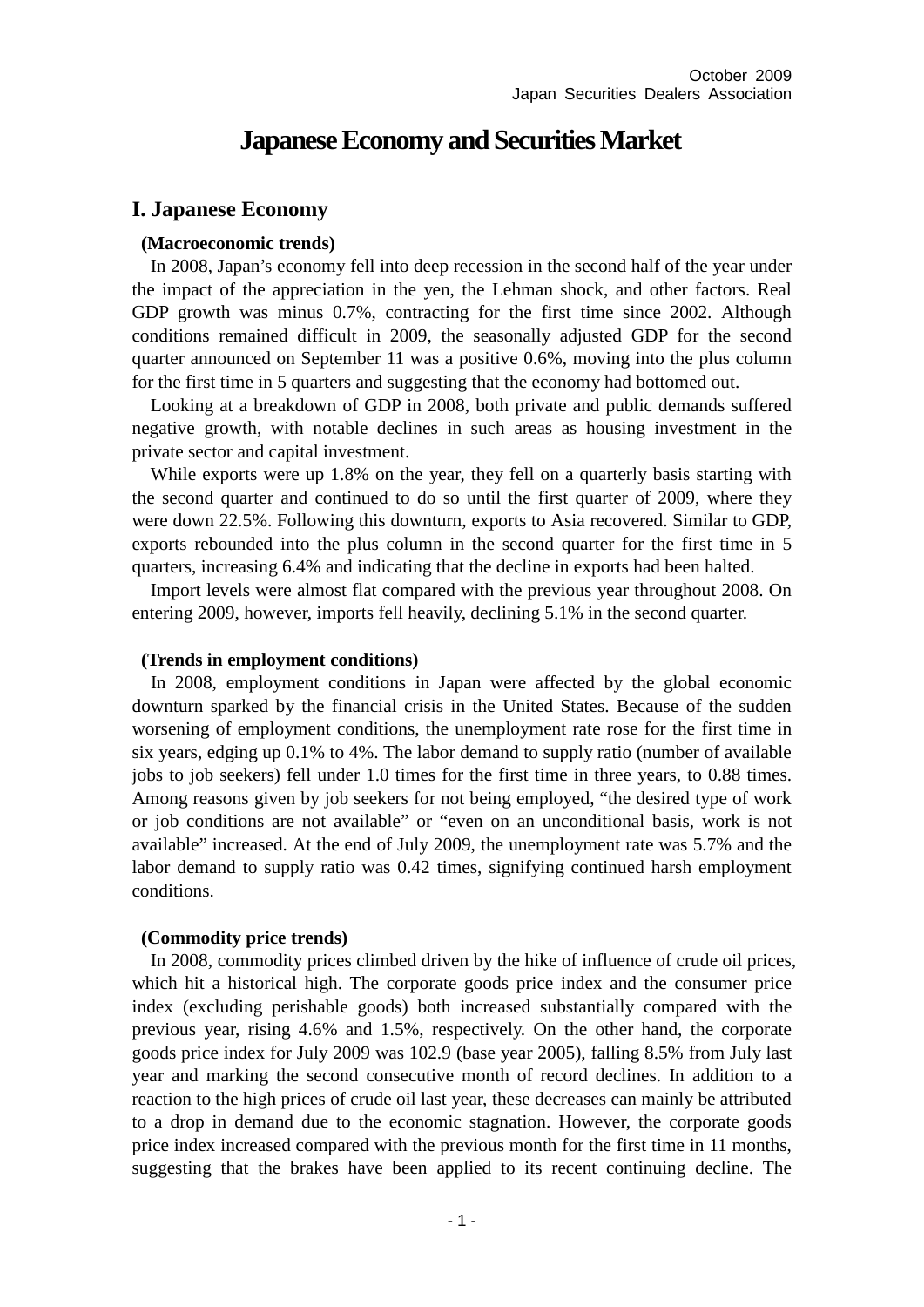consumer price index in July 2009 was 100.1 (base year 2005), down 2.2% from July last year, representing a record decrease. This trend suggests that escaping the deflationary trend will not be easy.

#### **(Interest rate trends)**

Short-term interest rates were generally stable during 2008, moving in a tight band around 0.5% during the period from 2007 to October 2008. At the Monetary Policy Meeting of the Bank of Japan on October 31, however, it was decided to reduce the target rate to 0.3%. This move was made in recognition of the importance of ensuring stability in domestic financial markets in the light of a notable increase in tension in international financial and capital markets. Following this rate cut, the BOJ Monetary Policy Meeting in December reduced the target rate further to 0.1%.

Continuing on from 2007, the long-term interest rate moved in a generally downward path up to mid-April 2008 under the impact of worsening U.S. economic indicators and other factors. The rate then surged based on observed interest rate hikes in Japan and overseas as well as inflationary concerns. At one point in June, the long-term interest rate climbed close to 1.9%, but later retreated amid heightening uncertainty about the direction of the Japanese economy following interest rate cuts and additional financial stimulus measures introduced by BOJ and the government. Reflecting these concerns, the rate fell to the 1.1% level by the end of the year. Since then, the long-term interest-rate has rallied slightly and was 1.35% at the end of June 2009.

### **(Outlook)**

Although the Japanese economy is expected to rebound from its current floor based on a recovery in production due to progress with inventory adjustments, particularly in the manufacturing industry, and on economic stimulus measures by the government, negative factors such as the deterioration in employment conditions and in personal income remain. Therefore, a full-scale economic recovery is not expected to get under way until the second half of 2010.

|                                        | (Maior Economic Indicators)   |                         |                         |                         |                                  |                           |                         |            | <u>(%)</u>              |  |
|----------------------------------------|-------------------------------|-------------------------|-------------------------|-------------------------|----------------------------------|---------------------------|-------------------------|------------|-------------------------|--|
|                                        |                               |                         | 2008                    |                         |                                  |                           | 2009                    |            |                         |  |
|                                        |                               | $1 - 3$                 | $4 - 6$                 | $7 - 9$                 | $10 - 12$                        | $1 - 3$                   | $4 - 6$                 |            | CY2007 CY2008           |  |
| <b>GDP</b>                             |                               | 1.0                     |                         |                         | 3.5<br>$\blacktriangle$          | 3.1                       | 0.6                     | 2.3        | 0.7<br>$\blacktriangle$ |  |
|                                        | Domestic Demand               | 0.4                     | 0.8<br>$\blacktriangle$ | 0.8<br>$\blacktriangle$ | 0.61<br>$\blacktriangle$         | $\blacktriangle$ 22       | 1.0<br>$\blacktriangle$ |            | 0.9<br>$\blacktriangle$ |  |
|                                        | Private Demand                | 0.8                     | 07<br>▲                 |                         | າ                                | $\triangle$ 3.0           | 7<br>$\blacktriangle$   | .5         | <u> 1.0</u>             |  |
|                                        | <b>Private Consumption</b>    | 1.3 <sub>l</sub>        | 1.0 <sub>l</sub><br>▲   | 01                      | 0.7<br>$\blacktriangle$          | 2<br>▲                    | 07                      | 07         | 0.6                     |  |
|                                        | Private Residential Investmer | 4.6                     | 0.0                     | 3.5                     | 2.6                              | 5.7                       | 9.5<br>$\blacktriangle$ | 9.7        | 7.6                     |  |
|                                        | Private Non-Resi, Investment  | 1.3 <sub>l</sub>        |                         | 4.9                     |                                  | 8.5                       | 4.8<br>$\blacktriangle$ | 5.7        | 3.9<br>$\blacktriangle$ |  |
|                                        | Public Demand                 | $\Omega$                | $\boldsymbol{A}$        | 0.1                     | 5                                | 0.6                       | 11                      | 01         | 0.6                     |  |
|                                        | Government Consumption        | 0.3                     | 07                      | 02<br>▲                 | .31                              | $\Omega$ 1                | 0.3                     | $\cdot$ 9  | 0.8                     |  |
|                                        | Public Investment             | 3.4<br>$\blacktriangle$ | 5.1                     | $\overline{7}$          | 22                               | 2.6                       | 7.5I                    | 73         | 6.9                     |  |
| <b>Exports of Goods &amp; Services</b> |                               | 6.0                     | 4.1<br>▲                | 0.8                     | <u>13.6L</u><br>$\blacktriangle$ | 22.5l<br>$\blacktriangle$ | 6.4I                    | 8.4        | 1.8                     |  |
| Imports of Goods & Services            |                               | 3.0 <sub>l</sub>        | 3.1                     | 0.2 <sub>l</sub>        | 2.5                              | 14.9                      | 5.1                     | $\sqrt{5}$ | 0.9                     |  |
| GDP Deflator (vear-to-vear)            |                               | $\mathcal{B}$           | 5                       | .5                      | n                                | 0.9                       | 0.5                     | 0.61       | 0.9                     |  |

#### <Table 1> Major Economic Indicators

Change from the previous period(Quarterly is seasonally adjusted)

(source) Cabinet Office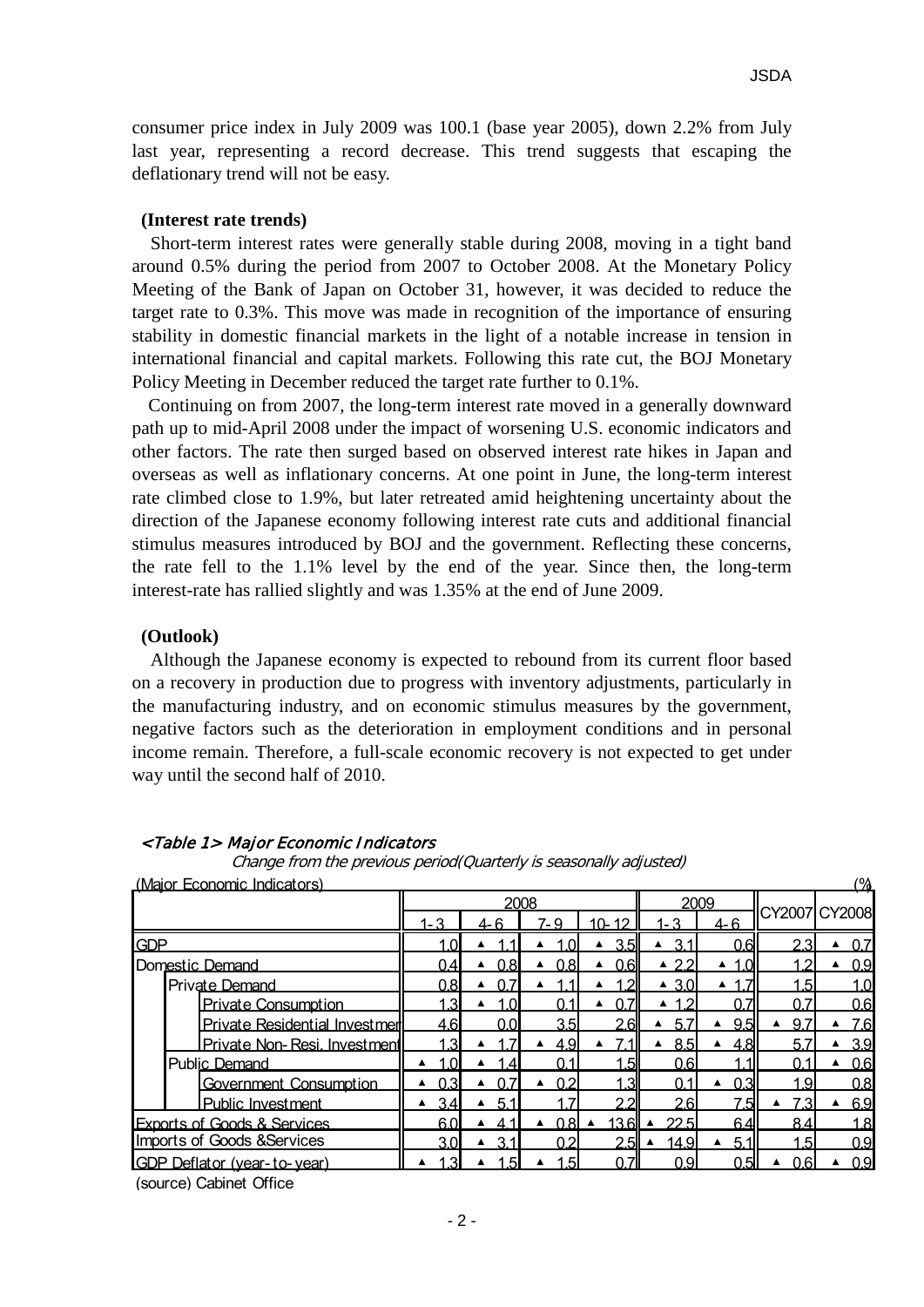# <Table 2> Employment Conditions

|  |  | (Employment Conditions) |  |
|--|--|-------------------------|--|
|  |  |                         |  |

|                                          | 2008 |      |        |                |        | 2009 |     |               |
|------------------------------------------|------|------|--------|----------------|--------|------|-----|---------------|
|                                          |      |      |        | ⊣^ II<br>$10-$ | $\sim$ |      |     | CY2007 CY2008 |
| Unemployment Rate(%)                     | 3.8  |      |        |                |        |      | ۵ د |               |
| Uob-offers to Seekers Ratio (Ratio Times | 0.98 | N 92 | 0.85 I | ∩ 7ฝ I         | n 5al  | 045  | 04I | 0.88l         |

(Note)Date is seasonally adjusted.

(source)Ministry of Internal Affairs and Communications,Ministry of Health,Labour and Welfare

# **(Financial Assets of Households)**

The financial assets of households at the end of FY2008 amounted to ¥1,410 trillion, losing approximately ¥54 trillion year in its second consecutive year of contraction. Lower stock evaluation figures due to the drop in stock prices since the start of the financial crisis in September 2008 were at fault. Financial assets of households were about ¥133 trillion less than their peak at the end of FY2006.

Major shifts in the composition of financial assets of households included Shares & other equities, Investment trusts, and Currency and deposits. Proportions of Shares & other equities and Investment trusts dropped sharply to 5.6% (¥79.6 trillion) and 3.3% (¥47.2 trillion) from 8.2% (¥119.7 trillion) and 4.3% (¥63.0 trillion) last year. On the other hand, the proportion of Currency and deposits rose to 55.8% (¥786.4 trillion) from 52.9% (¥775.3 trillion) last year.

|                                      | FY2006  | FY2007  | FY2008  | Jun<br>2009 | FY2008<br>(Amount)<br>$(*)$ trillion) | 2009<br>Jun<br>(Amount)<br>(¥ trillion) |
|--------------------------------------|---------|---------|---------|-------------|---------------------------------------|-----------------------------------------|
| <b>Financial Assets of Household</b> | 1,543.7 | 1,464.5 | 1,410.4 | 1,441.3     | 1,410.4                               | 1,441.3                                 |
| Currency and deposits                | 49.8%   | 52.9%   | 55.8%   | 55.2%       | 786.4                                 | 796.3                                   |
| <b>Bonds</b>                         | 2.5%    | 2.7%    | 2.8%    | 2.7%        | 39.4                                  | 39.2                                    |
| Trust beneficiary rights             | 0.3%    | 0.3%    | 0.2%    | 0.2%        | 3.4                                   | 3.4                                     |
| Investment trusts                    | 4.2%    | 4.3%    | 3.3%    | 3.5%        | 47.2                                  | 49.9                                    |
| Shares & Other Equities              | 13.0%   | 8.2%    | 5.6%    | 7.1%        | 79.6                                  | 101.8                                   |
| Insurance and pension reserves       | 25.9%   | 27.5%   | 28.2%   | 27.2%       | 397.3                                 | 392.4                                   |
| Overseas Portfolio Investment        | 0.6%    | 0.6%    | 0.4%    | 0.5%        | 5.7                                   | 6.7                                     |
| <b>Others</b>                        | 3.6%    | 3.5%    | 3.6%    | 3.6%        | 51.0                                  | 51.3                                    |

# <Table 3>The Composition of Financial Assets of Households

(source) Bank of Japan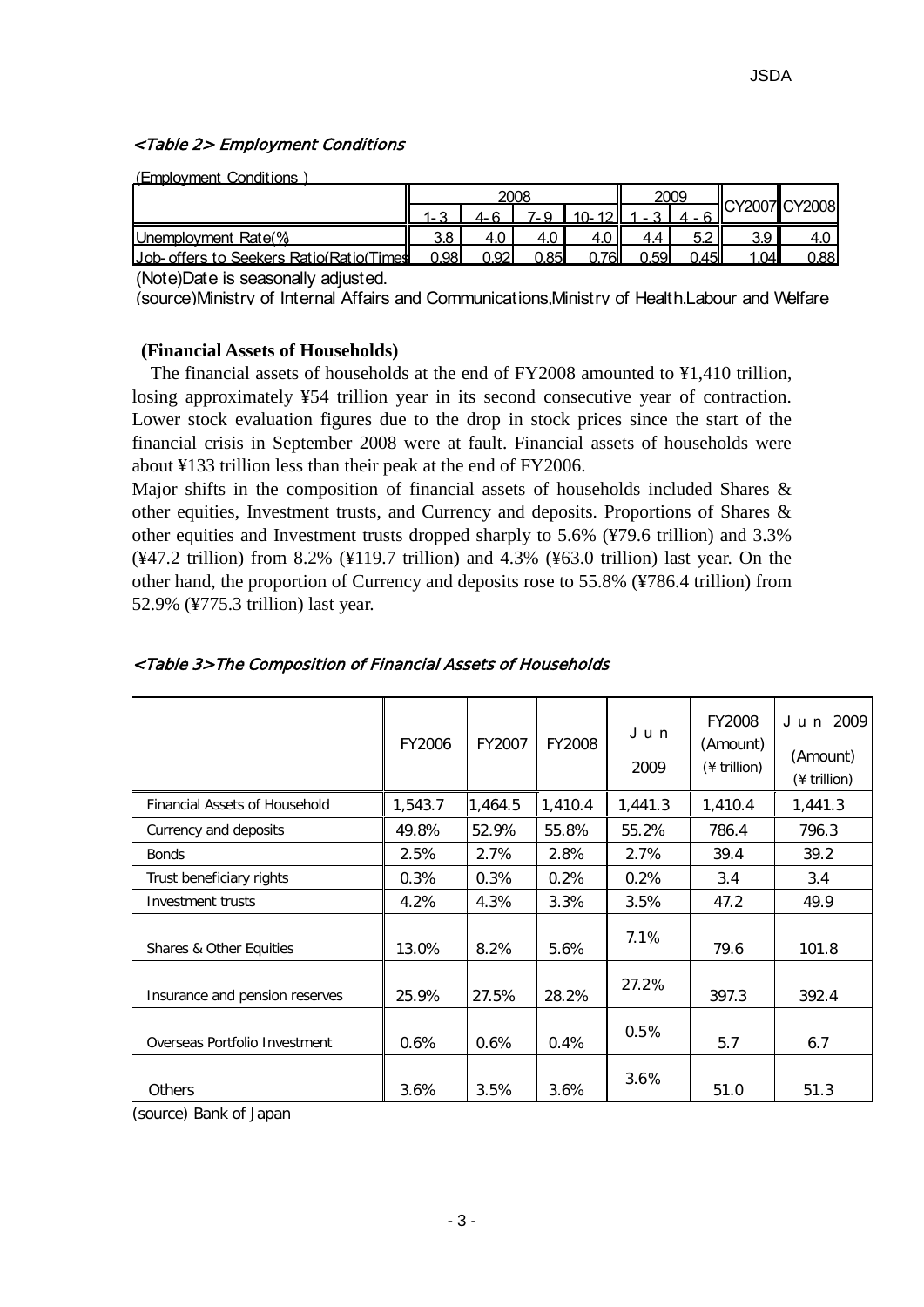### **II. Securities Market**

### **1. Equities**

The number of new listings declined again in 2008, falling by a substantial 24.8%, to 91 companies. The continued decline likely reflects the credit crunch caused by the financial crisis and the heightened wariness among investors of putting money into start-up companies in view of the successive scandals among them in recent years. Looking at the trend among new listings, of the 91 companies listed in 2008, 49 companies made capital increases by public offerings. Of these companies, the opening price fell below the initial public offering price for 26 companies (53.1%), clearly reflecting the slump in the IPO market.

Figures for 2009 reveal continued difficult conditions. The number of new listings as of the end of August 2009 was only 23, less than half of the number of listings in the corresponding period a year earlier.

Looking at an overview of the stock market in 2008, the market moved with the U.S. dollar exchange rate in the first half. In response to the strong yen conditions that began in the previous year and prevailed during January to March, the Nikkei 225 Stock Average sunk from 14,000 to 11,000. The appreciation of the yen itself arose from the announcement of an emergency rate cut by the U.S. Federal Reserve Board (FRB) in August 2007. This measure closed the gap between U.S. and Japanese interest rates, causing significant selling off of dollars and buying of yen by investors who had been involved with the yen carry trade. Entering 2008, the appreciation of the yen continued, with the yen to U.S dollar rate falling from 108 yen at the beginning of the year to reach 95.77 yen on March 17, a level last hit in August 1995. In April, the dollar recovered on the strength of the FRB's emergency measures to recapitalize major U.S. securities firms rumored to be going bankrupt, rising to the ¥105 mark on May 2. On the other hand, the stock market saw a flurry of buying on dips during this period, with the stock market index rebounding to 14,000. Following this recovery, the stock market index fluctuated between 13,000 to 14,000 until the end of June.

However, the second half of 2008 saw the emergence of a great deal of turmoil in the market due to the financial crisis. To begin with, Emergency Economic Stabilization Act rejected in the U.S. Congress on September 29, the Dow Jones Industrial Average Index lost a record 777 points, falling into a declining trend. In response, the Tokyo stock market also collapsed, with the Nikkei 225 Stock Average plunging from a high of 12,062 on September 29, to a low of 6,994 on October 28, falling through the 7,000 level temporarily. Following this plunge, the index moved generally in the 8,000 range, reaching 8,859 in the final trading session of the year.

At the start of 2009, news of the U.S. government's takeover of major financial institutions at the end of February caused a resurgence of concerns in financial markets that pushed the closing Nikkei 225 Stock Average on March 10 down to 7,054, its lowest point since October 1982. Following this low, fiscal stimulus measures by the Japanese government and progress with inventory adjustments by Japanese corporations helped the stock average recover to the 10,000 level in June, where it stayed up to the end of August 2009.

The daily average trading volume in 2008 on the Tokyo Stock Exchange was about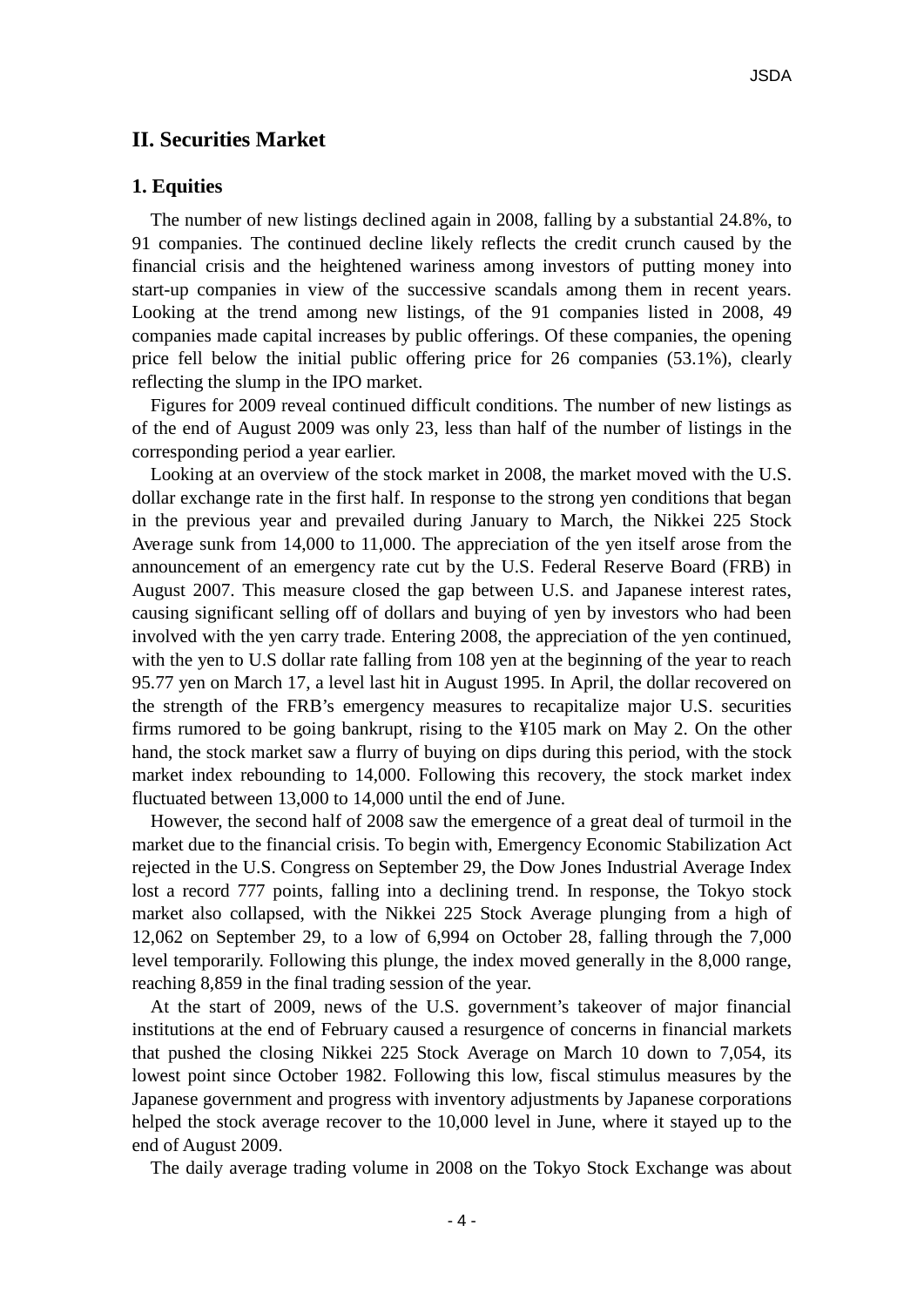2.2 billion shares, approximately the same level as in the previous year. The daily average trading value, however, was trimmed by about 700 billion yen from last year because of the lower stock prices, falling to 2.3 trillion yen. As of the end of July 2009, the daily average trading volume remains the same at about 2.3 billion, but the daily average trading value has fallen further to about the 1.6 trillion yen level.



<Table 4> Key Statistics for Stocks (TSE 1st, 2nd & Mothers)

|                 |                                |                        |                                               |                                           |                                                     |                                     | (billions.shs, ¥ trillion)                 |                |
|-----------------|--------------------------------|------------------------|-----------------------------------------------|-------------------------------------------|-----------------------------------------------------|-------------------------------------|--------------------------------------------|----------------|
| Year            | No. of<br>Listed<br>Companies* | <b>Newly</b><br>Listed | <b>Total Market</b><br>Value*<br>(¥ trillion) | Trading Volume<br>(billions of<br>shares) | T.Volume.<br>(daily avg)<br>(billions of<br>shares) | Trading<br>Value<br>$(*)$ trillion) | T.Value.<br>(daily avg)<br>$(*)$ trillion) | <b>TOPIX</b>   |
| 2006            | 2,391                          | 113                    | 549.8                                         | 502.5                                     | 2.026                                               | 673.8                               |                                            | 2.717 1,681.07 |
| 2007            | 2,389                          | 65                     | 483.8                                         | 562.1                                     | 2.294                                               | 752.2                               |                                            | 3.070 1,475.68 |
| 2008            | 2,373                          | 54                     | 283.4                                         | 555.1                                     | 2.265                                               | 576.3                               | 2.352                                      | 859.24         |
| 2009<br>$(1-6)$ | 2,349                          | 13                     | 309.1                                         | 291.6                                     | 2.695                                               | 190.2                               | 1.820                                      | 929.76         |
| 2009.7          | 2,337                          |                        | 317.1                                         | 50.2                                      | 2,283                                               | 33.3                                | 1.820                                      | 950.26         |

Note: \*as of end of year

(source) TSE Monthly Statistics Report

Looking at a breakdown of transactions by type of investor for 2008 (total of Tokyo, Osaka and Nagoya exchanges), foreign investors held the largest market share.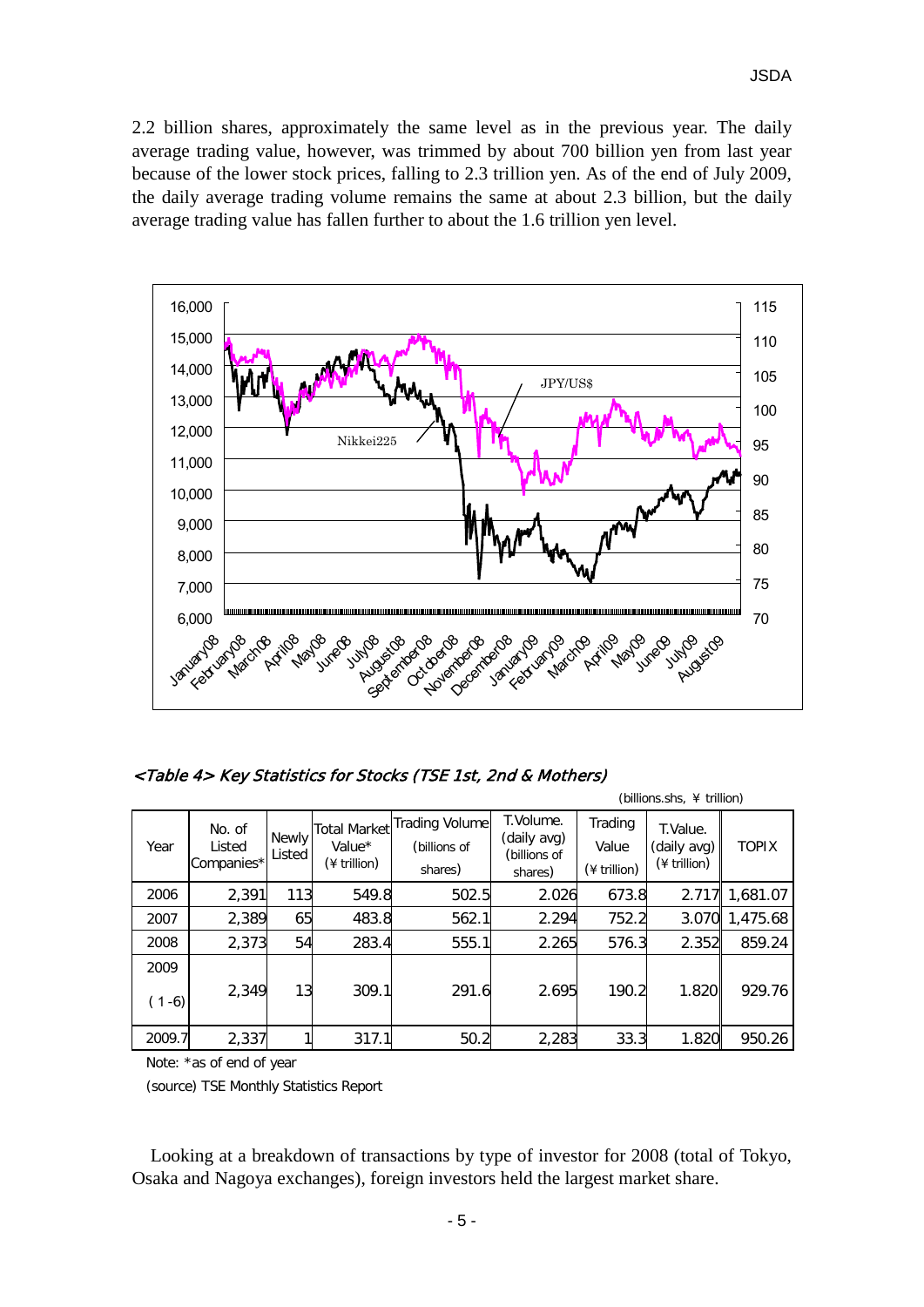Comparing net transactions by investors, individual investors became net buyers for the first time in 18 years because of active buying in the wake of the financial crisis caused by the perception that stocks were selling at a discount. Trust banks also became net buyers—for the first time in 6 years—due to growth in their pension fund management business and other factors. Trust banks were the largest net-buyers at 4.5 trillion yen. Business companies remained net-buyers for the fourth consecutive year, bettering last year's 1.5 trillion yen to reach 1.6 trillion yen.

Among net-sellers, after 7 consecutive years of net-buying, foreign investors fled the Japanese equities market because of the deepening financial crisis, reversing the past trend substantially by posting net sales of 3.2 trillion yen.

Considering trends in the first half of 2009, foreign investors continued to hold the largest share of the market. Moreover, against the backdrop of the recovery in the stock market, they have returned to the market as net-buyers. All other categories of investors also are showing more confidence, continuing their net-buyer positions or reducing their net-seller positions.

| - TUNYU, USANA, NAYUYA - |                   |          |                                            |                                      |       |                    |            |                  |               |  |  |  |
|--------------------------|-------------------|----------|--------------------------------------------|--------------------------------------|-------|--------------------|------------|------------------|---------------|--|--|--|
| Year                     | Member<br>Account |          | Individuals Foreigners                     | <b>Investment Business</b><br>Trusts | Co.s  | Life &<br>Non-life | <b>BKs</b> | <b>Trust BKs</b> | <b>Others</b> |  |  |  |
| Market Share             |                   |          |                                            |                                      |       |                    |            |                  |               |  |  |  |
| 2006                     | 26.6%             | 23.8%    | 39.8%                                      | 1.7%                                 | 1.5%  | 0.2%               | 0.1%       | 5.3%             | 1.0%          |  |  |  |
| 2007                     | 26.4%             | 19.1%    | 44.8%                                      | 1.9%                                 | 1.3%  | 0.2%               | 0.1%       | 5.0%             | 1.2%          |  |  |  |
| 2008                     | 26.7%             | 16.7%    | 46.4%                                      | 1.9%                                 | 1.0%  | 0.2%               | 0.1%       | 5.0%             | 2.0%          |  |  |  |
| 2009                     |                   |          | 38.1%                                      | 2.4%                                 | 1.2%  | 0.3%               | 0.1%       | 5.8%             | 3.3%          |  |  |  |
| $(1-6)$                  | 26.7%<br>22.1%    |          |                                            |                                      |       |                    |            |                  |               |  |  |  |
| 2009.7                   | 25.1%             | 23.1%    | 39.2%                                      | 2.5%                                 | 1.0%  | 0.3%               | 0.1%       | 4.9%             | 3.8%          |  |  |  |
|                          |                   |          | Net Selling $(-)/$ Buying $(+)$ (¥billion) |                                      |       |                    |            |                  |               |  |  |  |
| 2006                     | $-292$            | $-4,381$ | 5,529                                      | 1,707                                | 2,019 | $-150$             | 157        | $-3,318$         | $-1,277$      |  |  |  |
| 2007                     | $-1,617$          | $-3,229$ | 5,423                                      | $-545$                               | 1,556 | 68                 | $-211$     | $-1,683$         | 32            |  |  |  |
| 2008                     | $-3,537$          | 982      | $-3,709$                                   | 301                                  | 1,632 | $-329$             | $-36$      | 4,503            | $-194$        |  |  |  |
| 2009                     |                   |          |                                            |                                      |       |                    |            |                  | $-54$         |  |  |  |
| $(1-6)$                  | $-1,309$          | 639      | 1,749                                      | 14                                   | 84    | $-127$             | $-127$     | 2,281            |               |  |  |  |
| 2009.7                   | $-193$            | $-605$   | 1,010                                      | -9                                   | $-66$ | $-69$              | -6         | $-61$            | $-32$         |  |  |  |

<Table 5> Market Share & Trading Balance by Types of Investors -Tokyo, Osaka, Nagoya -

(Source) TSE Monthly Statistics Report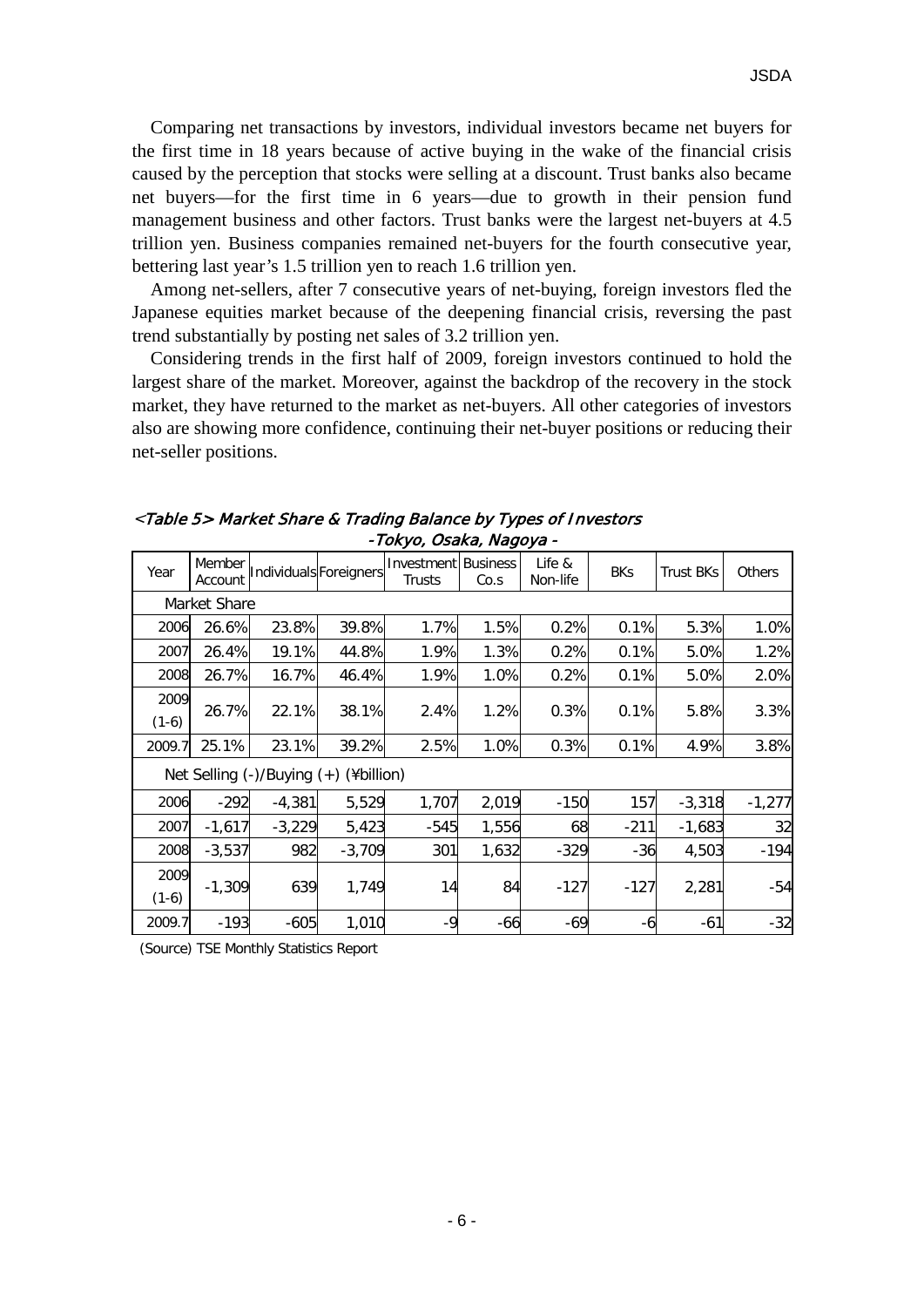### **2. Bond Market**

#### **(1) Primary Market**

Total issuance of public and corporate bonds amounted to 159.2 trillion yen in 2008, decreasing 17.2 trillion yen, or 9.8%, from a year earlier.

Annual issuance of Japanese government bonds (JGBs), which account for a major portion of the market, declined to 125.7 trillion yen in 2008, down 14.7 trillion yen, or 10.5% from the previous year. It was the first time JGB issuance had fallen below 130 trillion yen since 2000, eight years ago. In addition to the trend toward curtailment of interest expenses by reducing outstanding balances, the drop can be attributed to the government's debt management policies, such as decreasing refunding bonds issuance by lengthening average term to maturity and buying back existing JGBs and continuing its reduced issuance of new financial resource bonds.

Issuance of public bonds other than JGBs was almost on a par with the previous year. Issuance of municipal bonds amounted to 5.8 trillion yen, while issuance of government-guaranteed bonds and fiscal investment and loan program agency (FILP agency) bonds were each 4.4 trillion yen.

Looking at the private sector, corporate bond issuance edged down 0.3 trillion yen, to 8.8 trillion yen. The decline resulted from deteriorating demand for corporate bonds, reflecting the stronger risk avoidance trends emerging among institutional investors following the bankruptcy of Lehman Brothers in late September. Supported by continued active issuance of samurai bonds by U.S. issuers, non-resident bond issuance amounted to 2.3 trillion yen, remaining almost the same as in the previous year.

In the first half of 2009, JGB issuance was on a par with that in 2008. On the other hand, corporate bond issuance rose to 6.1 trillion yen amid a trend among corporations toward greater use of corporate bonds to raise funds from the market. This active issuance is expected to continue in the second half. The greater issuance appears to be the result of a recovery in demand for corporate debt by investors who had previously fled to safer assets, because of a cooling off of concerns about the direction of financial markets following the implementation of strong economic stimulus measures by major countries around the world.

#### **(2) Secondary Market**

The public and corporate bond market fluctuated substantially compared with 2007, but still remained strong throughout 2008 reflecting a sense of a downturn in the economy and the global financial crisis. The interest yield on 10-year JGBs declined along with progressive buying in view of the anxiety in credit markets, falling to 1.215% on March 26, after which yields recovered along with the rapid emergence of inflationary concerns caused by the sharp hikes in prices of crude oil and other resources, with the yield on 10-year JGBs climbing to 1.895% on June 19.

Entering the second half, inflationary concerns receded with the drop in crude oil prices, but indications of economic recession strengthened given the poor performance of economic indicators announced in July. Consequently, the public and corporate bond market remained on strong ground. In mid-September the bankruptcy of the major U.S. investment bank, Leman Brothers, accelerated the so-called "flight to quality," but, on the other hand, the emergency economic stimulus measures of various governments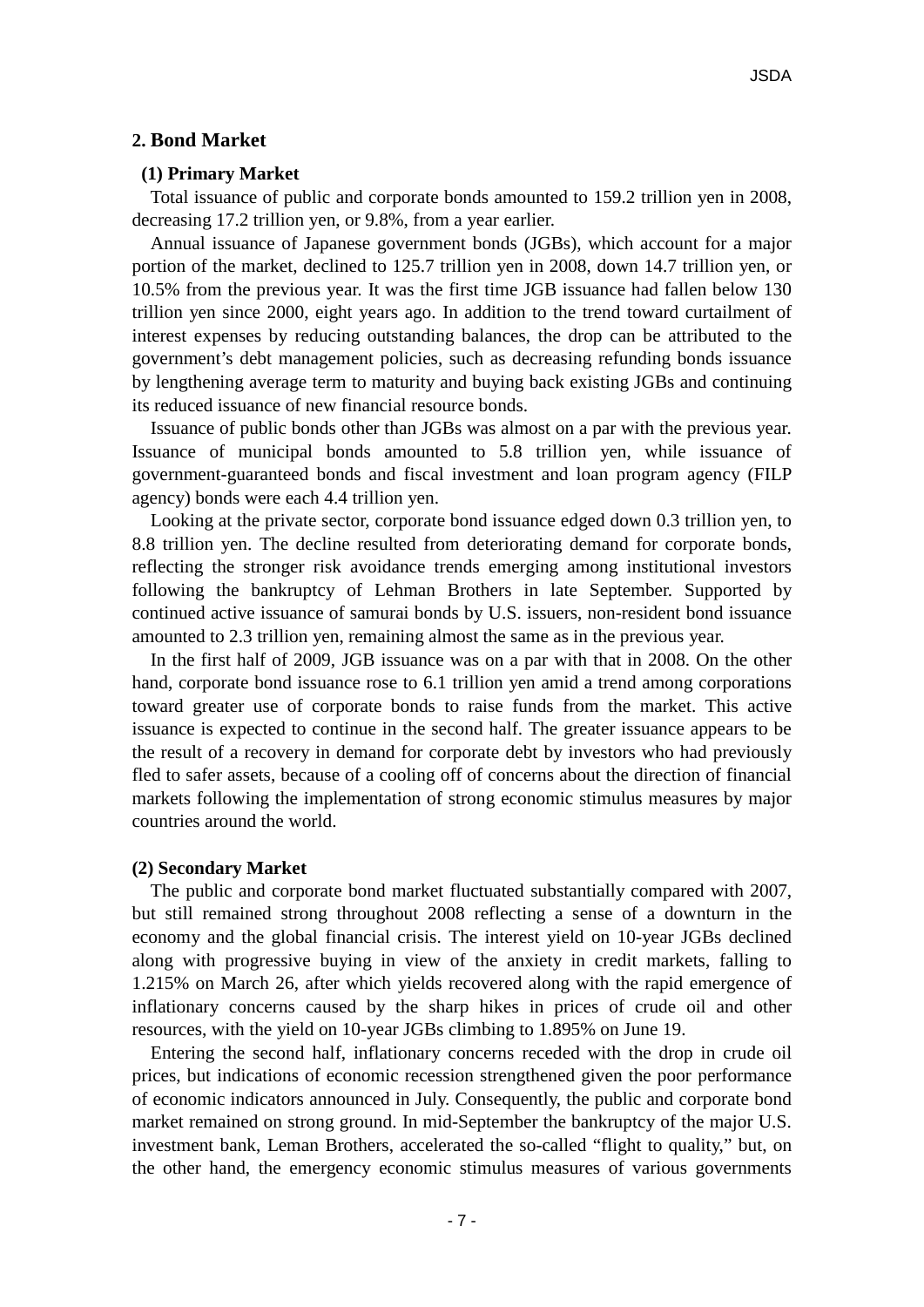prompted a buy-back trend among risk assets. Accordingly, the secondary market entered a period of turmoil up until early October.

Following that period, the yields on JGBs continued to test the downward depth of the market, amid progressive buying, particularly of long-term bonds, based on successive rate cuts by the central banks of Japan, the United States, and European countries as well as the introduction of various measures to increase liquidity. The yield on 10-year JGBs at the end of 2008 fell to 1.155% on December 30.

In 2009, the market was soft due to concerns about increased issuance of government debt to cover additional fiscal stimulus measures combined with indications of a coming economic recovery. During this period, the yield on 10-year JGBs rose to 1.5% in early June. After that, there was some buy-back of positions, resulting in the yield falling back down to 1.305% on August 31.

Total trading volume (OTC trading, including Repos) of bonds in 2008 retreated somewhat from the record high of 12,096 trillion yen set in the previous year, declining 6.7% to 11,288 trillion yen, but maintaining its high level.

|                 |                             |               |        |                       |              |                | (¥ trillion) |  |  |  |
|-----------------|-----------------------------|---------------|--------|-----------------------|--------------|----------------|--------------|--|--|--|
|                 | Trading Volume (face value) |               |        | <b>Issuing Amount</b> |              |                |              |  |  |  |
|                 | <b>JGB</b>                  | <b>Others</b> | Total  | Debt<br><b>Public</b> | Corporate    | Non-Resident   | Total        |  |  |  |
| Year            |                             |               |        | Securities            | <b>Bonds</b> | Issues (Yen-de | (3)          |  |  |  |
|                 |                             |               |        | $(JGB)$ (1)           | (2)          | nominated)     |              |  |  |  |
| 2006            | 8,881                       | 271           | 9,152  | 190.6(175.6)          | 7.4          | 0.7            | 210.1        |  |  |  |
| 2007            | 11,890                      | 206           | 12,096 | 155.1(140.4)          | 9.2          | 2.2            | 176.4        |  |  |  |
| 2008            | 11,118                      | 169           | 11,288 | 140.5(125.7)          | 9.2          | 2.3            | 159.2        |  |  |  |
| 2009<br>$(1-6)$ | 4,408                       | 59            | 4.468  | $75.2*(67.2*)$        | $6.1*$       | $0.6*$         | $84.3*$      |  |  |  |
| 2009.7          | 747                         | 9             | 756    | $13.8*(12.5*)$        | $1.3*$       | $0.2*$         | $15.7*$      |  |  |  |

#### <Table 6> Public and Corporate Bond

(Source) Japan Securities Dealers Association

Notes: 1. JGBs do not include bonds placed in the public sector or treasury bills redeemed during the year. Public bonds other than JGBs comprise municipal, government-guaranteed, and FILP agency bonds (including regional public corporation bonds).

- 2. Corporate bonds comprise straight corporate bonds (including investment company bonds), convertible-type bonds with subscription rights (CBs), and asset-backed corporate bonds.
- 3. The above figures include bank bonds, private placement corporate bonds and private placement government bonds, so they do not add up to the overall total.
- 4. Issuance amounts for the first half of 2009 and for July 2009 are provisional figures.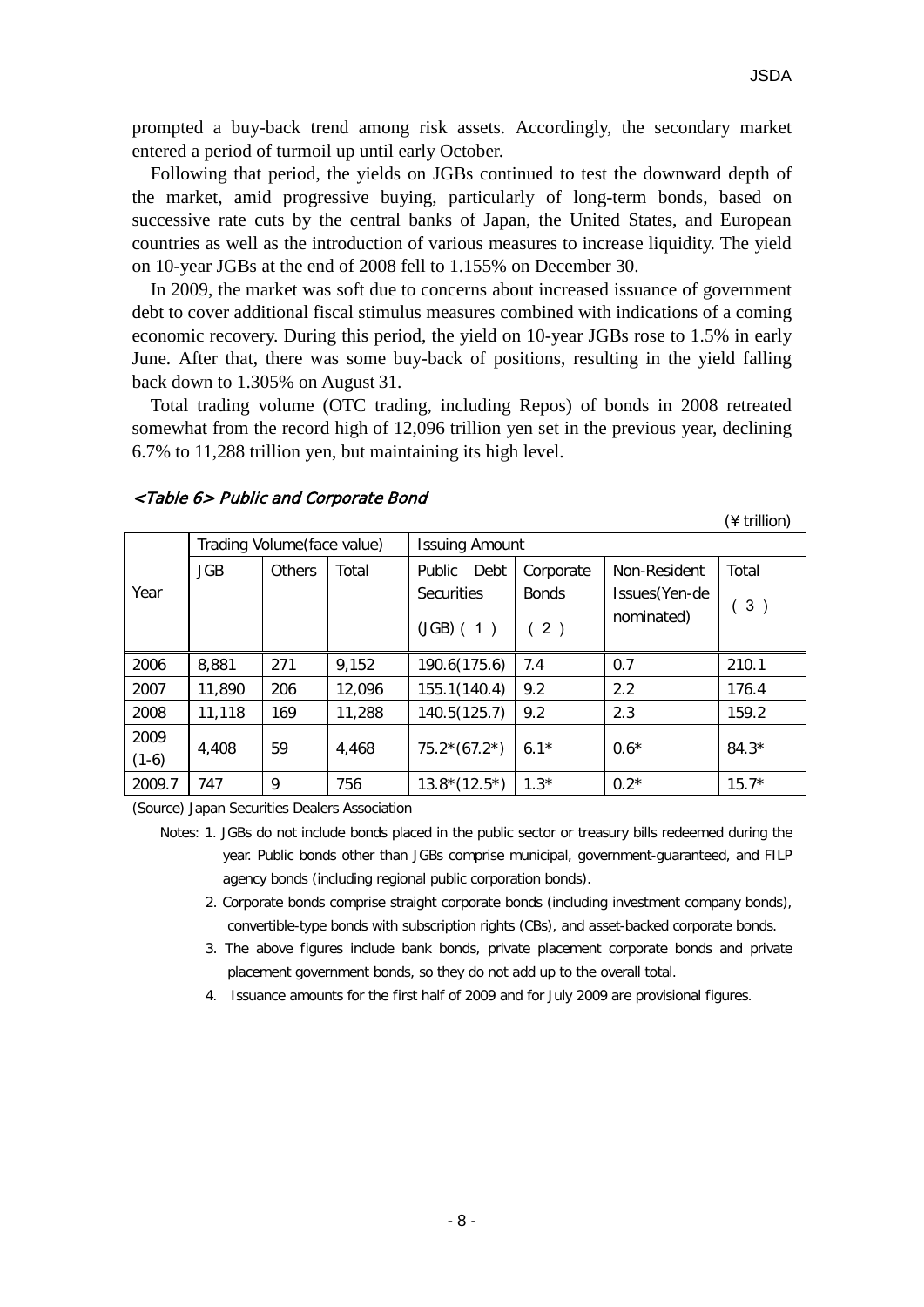### **3. Investment Trust**

The major trend in investment trusts in 2008 was affected by the impact of the collapse in stock prices due to the global financial crisis. Newly offered stock investment trusts totaled only 14.5 trillion yen, less than half of that of the previous fiscal year, and net assets fell to 40.8 trillion yen, contracting by 38.8% year on year. Similarly, newly offered bond investment trusts dropped 32.0%, to 38.8 trillion yen, with net assets dropping below 10 trillion yen, to 8.6 trillion yen. As a result, at December 31, 2008, the total assets of investment trusts amounted to 52.1 trillion yen, dropping 34.6%. It was the first time in six years that total net assets had contracted, an event that last happened in 2002.

Looking at the first half of 2009, net assets of stock investment trusts made a comeback supported by the recovery trend in the stock market—at the end of July 2009 net assets had gained about 6.5 trillion from the end of 2008 to reach 47.3 trillion yen, while net assets of public offered investment trusts in total had risen to 58.7 trillion yen.

| <1able 1> Changes in Assets of Investment Trusts |       | († 1111110N)                   |         |        |              |                               |        |              |         |        |  |
|--------------------------------------------------|-------|--------------------------------|---------|--------|--------------|-------------------------------|--------|--------------|---------|--------|--|
|                                                  |       | <b>Stock Investment Trusts</b> |         |        |              | <b>Bond Investment Trusts</b> |        | <b>MMFs</b>  |         |        |  |
| Year                                             | Total | Sales                          | Repurch | Assets | <b>Sales</b> | Repurch                       | Assets | <b>Sales</b> | Repurch | Assets |  |
|                                                  |       |                                | ases    |        |              | ases                          |        |              | ases    |        |  |
| 2006                                             | 68.9  | 28.1                           | 13.6    | 55.6   | 59.9         | 60.8                          | 10.5   | 1.2          | 1.5     | 2.6    |  |
| 2007                                             | 79.7  | 35.0                           | 19.2    | 66.7   | 57.1         | 57.6                          | 10.0   | 1.9          | 1.7     | 2.9    |  |
| 2008                                             | 52.1  | 14.5                           | 12.0    | 40.8   | 38.8         | 40.2                          | 8.6    | 1.3          | 1.6     | 2.6    |  |
| 2009                                             |       |                                |         |        |              | 17.2                          |        |              |         |        |  |
| $(1-6)$                                          | 57.0  | 6.8                            | 6.0     | 45.8   | 17.1         |                               | 8.6    | 0.5          | 0.6     | 2.5    |  |
| 2009.7                                           | 58.7  | 1.5                            | 1.1     | 47.3   | 3.3          | 3.2                           | 8.8    | 0.1          | 0.09    | 2.5    |  |

<Table 7> Changes in Assets of Investment Trusts (¥ trillion)

(Source) The Investment Trusts Association, Japan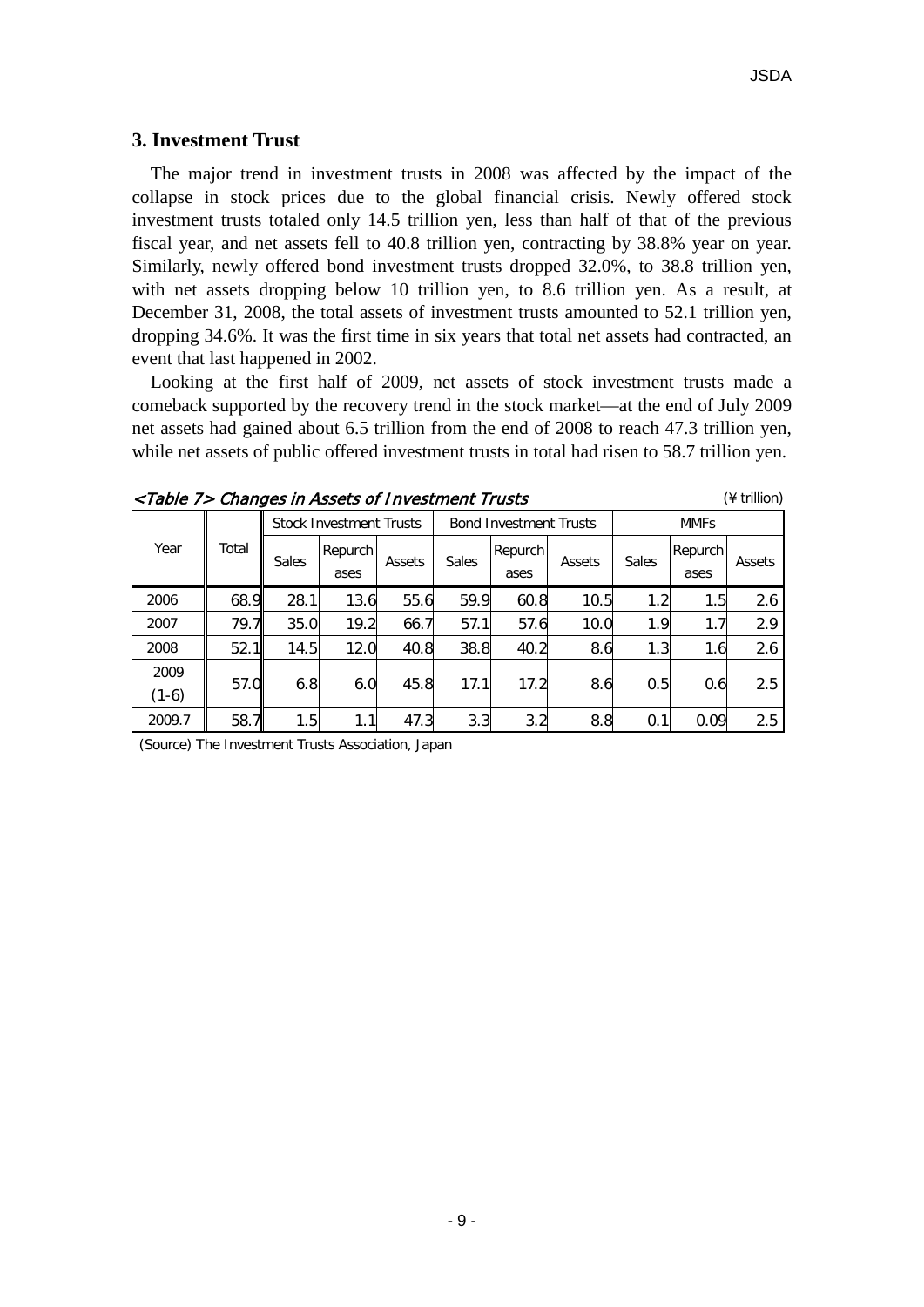# **III. Industry Topics in 2008 and 2009**

# **1. Various Measures to Establish Trustworthy and Robust Financial and Capital Markets**

Based on the lessons learned from the turmoil in the financial and capital markets triggered by the subprime loan problem in the United States, Japan has revised the Financial Instruments And Exchange Act (FIEA) and other related laws to introduce official regulation for credit rating agencies, to set up systems to promote the resolution of disputes related to financial services and to make it possible to establish commodity markets on financial instrument exchanges (the revised law was promulgated on June 24, 2009 and is scheduled to be enforced on a date determined by government ordinance within one year from the promulgation).

# **(Measures introduced by the revised law)**

# **Establishing fair and transparent markets**

• Introducing official regulations for credit rating agencies

# **Enhancing protection of market users**

- Creating an out-of-court dispute resolution system for the financial services field (financial ADR system)
- Revising procedures for switching between special investors (professionals) and the general investors (amateurs)
- Introducing obligation for segregated management of OTC Securities-Related Derivatives

# **Establishing a fair and highly convenient market infrastructure**

- Reciprocal combination of financial instrument and commodity exchanges
- Revising disclosure regulations

# **2. Establishment of Self-Regulatory Rules, and Issuing of Guidelines to Members**

It has been pointed out that improving the transparency of securitized products transactions is an important measure for dealing with the medium- to long-term issues arising from the financial crisis caused by the subprime loan problem in the United States. In March 2009, the JSDA formulated self-regulatory rules stipulating the establishment of systems to ensure the traceability of securitized products.

As of May 2009, the JSDA began operation of the Japan-Insider Registration & Identification Support System (J-IRISS) to prevent insider trading among its members. Through the system, JSDA is enforcing a self-regulatory rule that requires members to confirm at least once a year the name, date of birth, and address on the records of their customers that trade equities, etc. of listed companies, etc.

Furthermore, from the point of view of contributing to enhancing investor protection, the JSDA considered the setting up and outsourcing operations of a non-profit organization (NPO) to serve as a new financial alternative dispute resolution (ADR) body for financial products in cooperation with other organizations covered by the Financial Instruments and Exchange Act. The purpose behind this action is to build a more industrywide and comprehensive complaints and dispute resolution service. Going forward, following its approval as an investor protection body under the Financial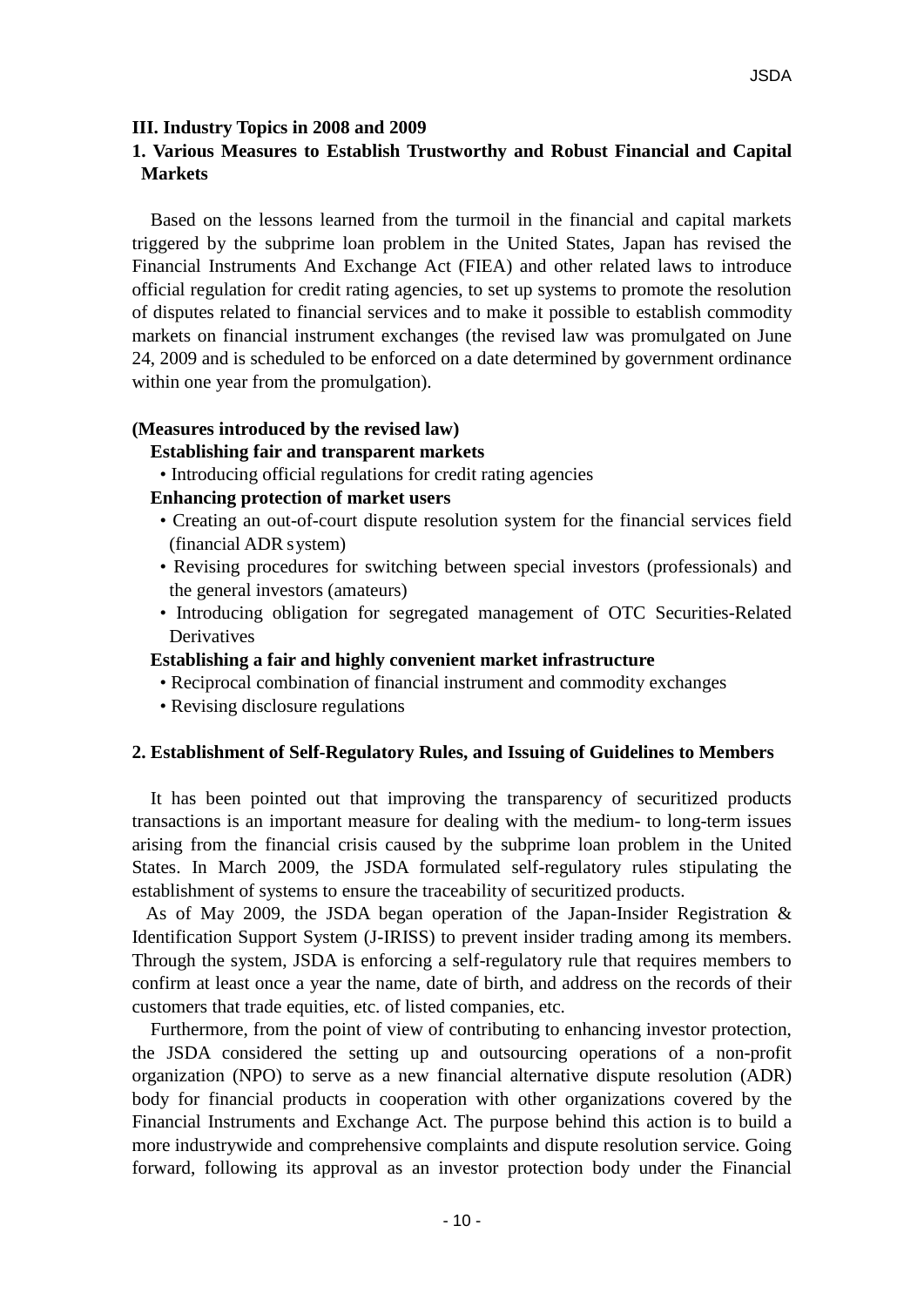Instruments and Exchange Act and its approval under the ADR promotion law, which promotes the use out-of-court dispute resolution methods, the NPO plans to begin complaints and dispute resolution services.

#### **3. Revision of Securities-Related Tax System**

From the perspective of the continued disproportionately-large share of savings in household financial assets over the last few years, the fact that the shift from savings to investment is still only mid-way, and that Japan is striving to maintain the international competitiveness of its markets, it is clear that we require a financial and securities tax structure in Japan that adequately incorporates measures to promote securities ownership. Consequently, we have worked focusing on a continuation of the current preferential tax rate (10%) on capital gains and dividends from listed securities and the unification of taxation systems for financial products in our annual fiscal tax revision requests.

The fiscal tax revisions for fiscal 2009 included a three-year extension of the preferential tax rate of 10% on capital gains and dividends from listed securities and measures regarding the creation of a preferential tax system (Japanese version of the individual savings account (ISA)) for small amounts of investment capped at one million yen annually. The details of the ISA system are to be discussed in future.

#### **4. Electronic Registration of Stock**

Reduction of settlement-related risks and costs, and improvement of the convenience of the system for users are necessary to establish confidence in the reliability, security, and efficiency of the securities settlement system—the core infrastructure of the market. These attributes are essential to the development of a stable Japanese securities market and the reinforcement of its international competitiveness.

To date, we have introduced electronic registration (paperless) systems for commercial paper, Japanese government bonds, corporate bonds, and investment trusts. With the January 2009 conversion of listed stocks and other equities to an electronic registration system, the reform of the securities settlement system has reached an important turning point.

#### **5. Japan Securities Summit**

To promote Japan's securities markets overseas, the JSDA held the 1<sup>st</sup> Japan Securities Summit in London in January last year. Following its success, we held the  $2<sup>nd</sup>$  Japan Securities Summit in Hong Kong in March 2009 in cooperation with the Hong Kong Securities Association Ltd. Although the event was held at a time when the world faced serious economic conditions and stock markets were slumping, over 300 people attended the event, primarily from Hong Kong securities companies, financial institutions, and institutional investors (there were also about 20 press-related people at the event). Participants actively exchanged opinions and many voiced their appreciation of the event. The JSDA plans to hold the  $3<sup>rd</sup>$  Japan Securities Summit in Singapore in March 2010.